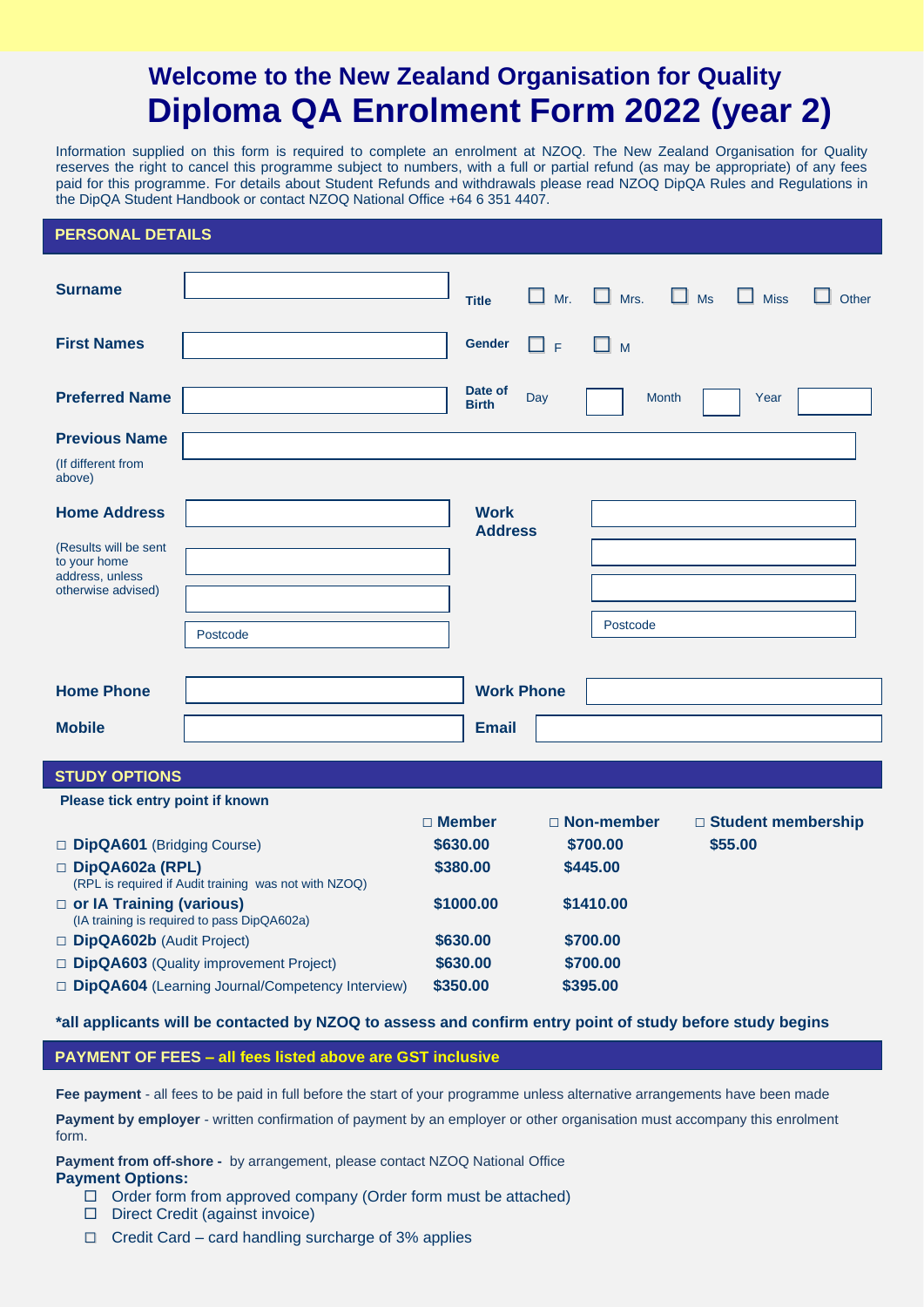| <b>Credit Card</b><br><b>Visa</b>                        | <b>CVV</b><br><b>Mastercard</b>                                   | <b>Amount</b><br><b>Paid</b>               | \$                                                                                                                       |  |  |  |  |  |  |
|----------------------------------------------------------|-------------------------------------------------------------------|--------------------------------------------|--------------------------------------------------------------------------------------------------------------------------|--|--|--|--|--|--|
| <b>Card</b><br><b>Holder</b>                             |                                                                   | <b>Expiry</b><br><b>Date</b>               |                                                                                                                          |  |  |  |  |  |  |
| <b>Card No</b>                                           |                                                                   |                                            |                                                                                                                          |  |  |  |  |  |  |
| <b>Signature</b>                                         |                                                                   |                                            |                                                                                                                          |  |  |  |  |  |  |
| <b>ETHNICITY</b>                                         |                                                                   |                                            |                                                                                                                          |  |  |  |  |  |  |
|                                                          | With which of the following ethnic groups do you identify with?   |                                            |                                                                                                                          |  |  |  |  |  |  |
| $\mathsf{L}$<br><b>None</b>                              | Italian                                                           | Tokelauan                                  | $\Box$ Indian                                                                                                            |  |  |  |  |  |  |
| NZ European/Pakeha                                       | Australian                                                        | Fijian                                     | Sri Lankan                                                                                                               |  |  |  |  |  |  |
| <b>New Zealand Maori</b>                                 | <b>Other European</b><br><b>Other Pacific Peoples</b>             |                                            | Japanese                                                                                                                 |  |  |  |  |  |  |
| <b>British/Irish</b><br>Samoan                           |                                                                   | Filipino                                   | Korean                                                                                                                   |  |  |  |  |  |  |
| Tongan                                                   | <b>Cook Island Maori</b><br><b>Other Southeast Asian</b>          |                                            | <b>Other Asian</b>                                                                                                       |  |  |  |  |  |  |
| <b>Middle Eastern</b>                                    | German                                                            | <b>Middle Eastern</b>                      | South African                                                                                                            |  |  |  |  |  |  |
| Chinese                                                  | Other (please state)<br>ப                                         |                                            |                                                                                                                          |  |  |  |  |  |  |
|                                                          |                                                                   |                                            | For New Zealand Maori, please identify<br>your Iwi. (You may list more than one)                                         |  |  |  |  |  |  |
|                                                          |                                                                   |                                            |                                                                                                                          |  |  |  |  |  |  |
| <b>STATISTICAL Information</b>                           |                                                                   |                                            |                                                                                                                          |  |  |  |  |  |  |
|                                                          | What was your main activity or occupation at 1 October last year? |                                            |                                                                                                                          |  |  |  |  |  |  |
|                                                          |                                                                   |                                            |                                                                                                                          |  |  |  |  |  |  |
| <b>EMERGENCY Information CONTACT DETAILS</b>             |                                                                   |                                            |                                                                                                                          |  |  |  |  |  |  |
|                                                          | In an emergency, who do you want us to contact? (Optional)        |                                            |                                                                                                                          |  |  |  |  |  |  |
| <b>Name</b>                                              |                                                                   | <b>Phone</b>                               |                                                                                                                          |  |  |  |  |  |  |
| <b>APPLICATION INFORMATION</b>                           |                                                                   | <b>CQA intake and year (please state):</b> |                                                                                                                          |  |  |  |  |  |  |
| <b>Highest Tertiary</b>                                  | <b>Subjects Studied</b>                                           | <b>Institution</b><br>Qualification        | Grade/Mark<br>Year                                                                                                       |  |  |  |  |  |  |
| Study and/or<br>Professional                             |                                                                   |                                            |                                                                                                                          |  |  |  |  |  |  |
| Qualification                                            |                                                                   |                                            | Your work experience is relevant to admission to the Diploma QA Programme, especially if you haven't completed the CQA.  |  |  |  |  |  |  |
|                                                          |                                                                   |                                            | Please complete the text box below and include a brief career summary - attach extra sheets and relevant CV information. |  |  |  |  |  |  |
| <b>Relevant</b><br>Employer                              |                                                                   | Position                                   |                                                                                                                          |  |  |  |  |  |  |
| Employment<br>Summary<br>(full-time and/or<br>part-time) |                                                                   |                                            |                                                                                                                          |  |  |  |  |  |  |

**Residency (please tick box)** □ NZ Citizen □ NZ Permanent Resident □ International/off-shore (please specify) \_\_\_\_\_\_\_\_\_\_\_\_\_\_\_\_\_\_\_\_\_\_ **First Language** English Maori Other (please specify) \_\_\_\_\_\_\_\_\_\_\_\_\_\_\_\_\_\_\_\_\_\_\_\_\_\_\_\_\_\_\_\_\_\_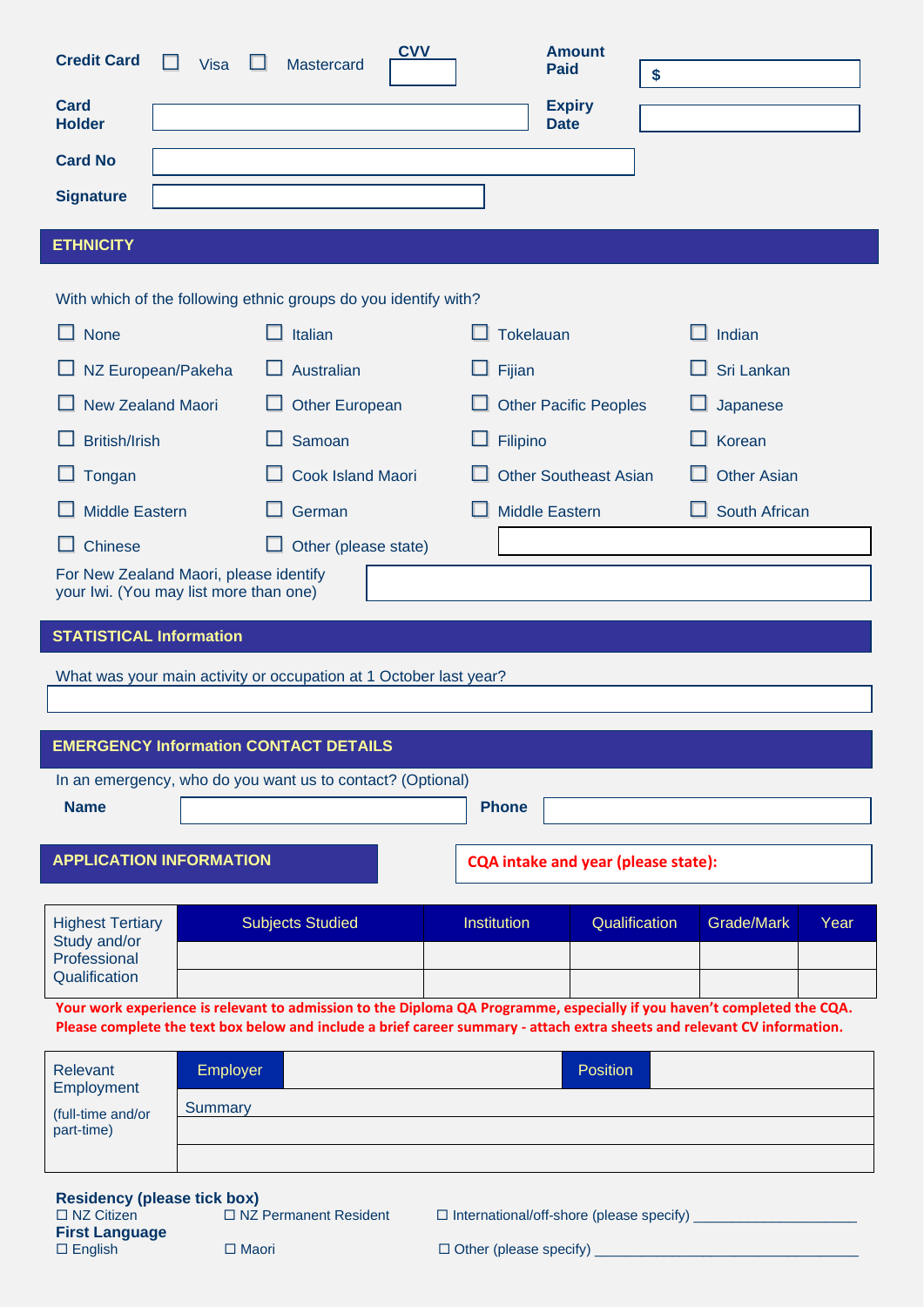### **Fees**

**Privacy**

In signing this enrolment form you undertake to pay all fees and charges as they become due.

NZOQ collects and stores information from this form to comply with the requirements of various Govt Agencies. In signing this enrolment form you authorise such disclosure to third parties on the understanding that NZOQ will observe the general conditions governing the release of information, as set out in the Privacy Act 2020.

#### **Rules**

In signing this enrolment form you undertake to comply with NZOQ's rules and regulations published from time to time, any requirements set out in NZOQ's confirmation of enrollment letter, and to comply with all proper instructions and requirements for the enrolled course. Should NZOQ receive insufficient numbers for the programme to run, you accept NZOQ will be obliged to cancel the programme and will not be liable for any non-fee related costs incurred by you.

#### **Declaration**

I declare that to the best of my knowledge all the information supplied, and with, this enrolment form is true and complete. I agree to abide by the conditions described above, and I consent to the disclosure of personal information as described above. I understand that if I have supplied false information or do not comply with the rules and regulations of NZOQ, my enrolment may be cancelled. I have read and understand the materials supplied to me relevant to my enrolled course and acknowledge that acceptance of the enrolment application by NZOQ constitutes an enforceable contract between me and NZOQ on the terms set out in this declaration

| <b>Signature</b> |                                                                       | <b>Date</b> |  |
|------------------|-----------------------------------------------------------------------|-------------|--|
|                  | Parent or guardian's signature if applicant is under 18 years of age: |             |  |
| Signature        |                                                                       | Date        |  |

### **CHECK LIST**

## **IMPORTANT PLEASE READ CAREFULLY**

**We want to ensure your enrolment is processed quickly. Failure to answer any of these questions may result in your enrolment being delayed.**

### **Have you: (please tick)**

| Completed all sections of this form?                                                                                                                                                                                                                                                                                                                         |
|--------------------------------------------------------------------------------------------------------------------------------------------------------------------------------------------------------------------------------------------------------------------------------------------------------------------------------------------------------------|
| Provided a verified (Signed) copy of one of the following?<br>$\Box$                                                                                                                                                                                                                                                                                         |
| □ Birth Certificate with place of birth stated as NZ, Cook Island, Tokelau, or Niue.<br>$\Box$ NZ or Australian passport.<br>$\Box$ A statement of Whakapapa, including date of birth, countersigned by a Kaumatua.<br>□ Certificate of Citizenship or letter of confirmation.<br>$\Box$ Overseas passport with residency stamp.<br>$\Box$ Overseas passport |
| Completed any additional programme-specific information required?<br>ப                                                                                                                                                                                                                                                                                       |
| Signed the Declaration?                                                                                                                                                                                                                                                                                                                                      |
| _ _ _ . _ .                                                                                                                                                                                                                                                                                                                                                  |

| <b>FOR OFFICE USE ONLY</b>          | Paid<br>Date Paid |      |  |
|-------------------------------------|-------------------|------|--|
| Signature (Education Administrator) |                   | Date |  |
|                                     |                   |      |  |

**PLEASE RETURN THIS FORM TO:** NZ Organisation for Quality, PO Box 622, Palmerston North 4440 Phone: +64 6 3514407 Email: quality@nzoq.org.nz | Website: www.nzoq.org.nz